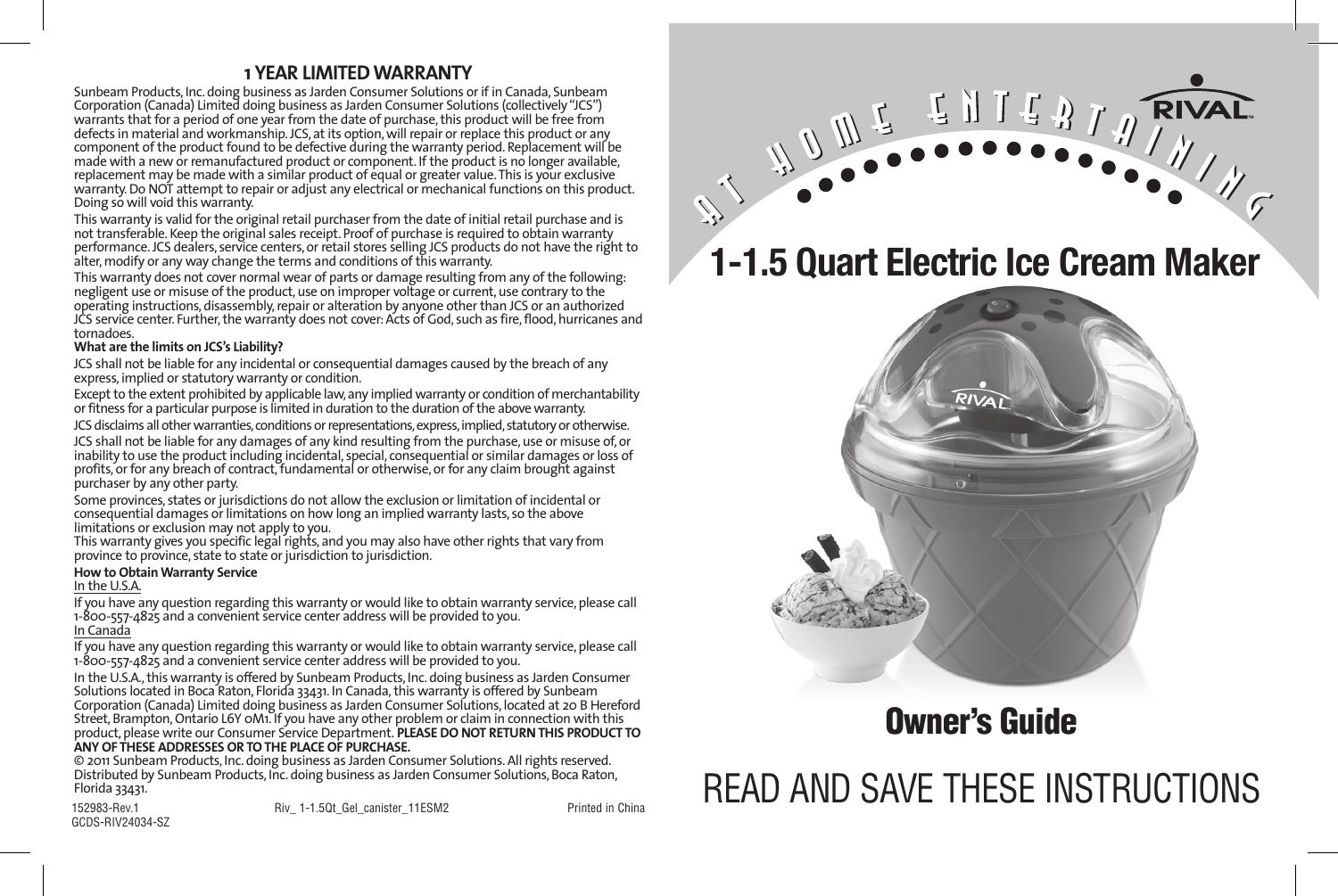## IMPORTANT SAFEGUARDS

**When using electrical appliances, basic safety precautions should always be followed including the following: READ ALL INSTRUCTIONS BEFORE USE**

- 1. Read all instructions before using.
- 2. To protect against fire, electric shock and personal injury, do not immerse appliance, its cord or plug, in water or other liquid.
- 3. Close supervision is necessary when any appliance is used by or near children.
- 4. Unplug from outlet when not in use, before putting on or taking off parts, and before cleaning.
- 5. Avoid contact with moving parts. Keep hands, hair, clothing, as well as spatulas and other utensils away during operation to reduce the risk of injury to persons and/or damage to the appliance.
- 6. Do not operate any appliance with a damaged cord or plug, or after appliance malfunctions or is dropped or damaged in any manner. Return appliance (see warranty) for examination, repair or electrical or mechanical adjustment.
- 7. The use of attachments not recommended by the appliance manufacturer may result in fire, electric shock or personal injury.
- 8. Do not use outdoors.
- 9. Do not let cord hang over edge of table or counter, or touch hot surfaces, including the stove.
- 10.To disconnect, unplug from wall outlet.
- 11. Do not operate unit dry. Always have ice cream mixture in the canister when you plug in the unit.
- 12. Keep hands and utensils out of gel canister while in use to reduce the risk of injury to persons and damage to the appliance. DO NOT USE SHARP OBJECTS OR UTENSILS INSIDE THE GEL CANISTER! Sharp objects will scratch and damage the inside of the Gel Canister. A rubber spatula or wooden spoon may be used, when the appliance is in the OFF position.
- 13. Be sure that the voltage indicated on the name plate matches with your home's voltage.
- 14.During operation keep your hands and the cord away from hot parts of the appliance during operation.
- 15. Do not place or use the appliance on hot surfaces, such as stoves, hotplates, or near open gas flames.
- 16.Do not expose the Gel Canister to temperatures above 105°F/41°C. Do not clean Gel Canister in dishwasher.
- 17. Do not place any part of the Unit in the dishwasher.

18.Do not use extension cord.

19.Close supervision is necessary when appliance is in use.

## SAVE THESE INSTRUCTIONS

This appliance is for **HOUSEHOLD USE ONLY**. No user-serviceable parts inside. Power unit never needs lubrication. Do not attempt to service this product. Do not immerse in water or other liquid. Any servicing should be performed by an authorized service representative.

### POLARIZED PLUG INFORMATION



This appliance has a polarized plug (one blade is wider than the other). To reduce the risk of electric shock, this plug is intended to fit into a polarized outlet only one way. If the plug does not fit fully into the outlet, reverse the plug. If it still does not

fit, contact a qualified electrician. Do not attempt to modify the plug in any way. If the plug fits loosely into the AC outlet or if the AC outlet feels warm, do not use that outlet.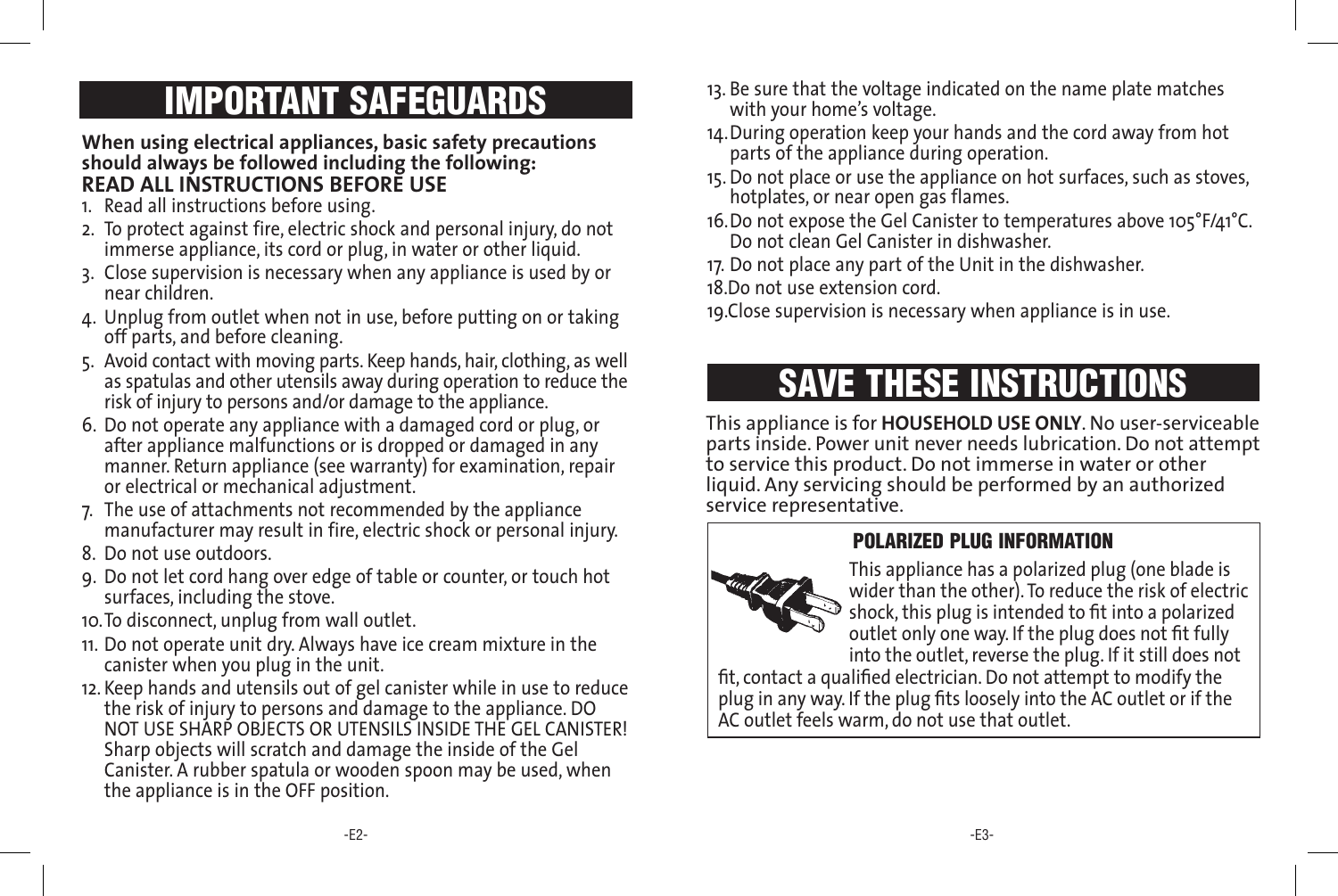## KNOW YOUR ICE CREAM MAKER



### BEFORE YOU USE YOUR ICE CREAM MAKER

Remove all literature and packing materials from inside the ice cream maker. Wash the Gel Canister, Bucket, and Paddle in warm, soapy water. Be sure to rinse and dry all parts thoroughly. DO NOT immerse Motor COVER in water. To clean, wipe with a damp cloth.

### FREEZING THE GEL CANISTER

The most important step in making frozen desserts is to make sure the Gel Canister is properly frozen. Your Ice Cream Maker features a double insulated bowl and requires thorough freezing. For best results, the Canister should be wrapped in a plastic bag and placed upright in the back of your freezer, where the temperature is the coldest. Wrapping your Canister in a plastic bag will guard against freezer burn. The length of time necessary to properly freeze the Canister will depend on how cold the freezer temperature is.

As there is liquid in between the Canister walls, shake the Canister to check the ideal freezing condition; you should not hear any liquid moving within the walls.

**NOTE:** Continually storing the Gel Canister in the freezer allows you the flexibility to make your favorite frozen dessert at a moment's notice.

| <b>FREEZER TEMPERATURE</b>       | APPROX, MIN, FREEZING TIME |
|----------------------------------|----------------------------|
| $-30^{\circ}$ C/-22 $^{\circ}$ F | 8-9 hours                  |
| $-25^{\circ}$ C/-13 $^{\circ}$ F | $12 - 13$ hours            |
| $-18^{\circ}$ C/o $^{\circ}$ F   | $20 - 22$ hours            |
| $-15^{\circ}$ C/ $5^{\circ}$ F   | 24 hours or more           |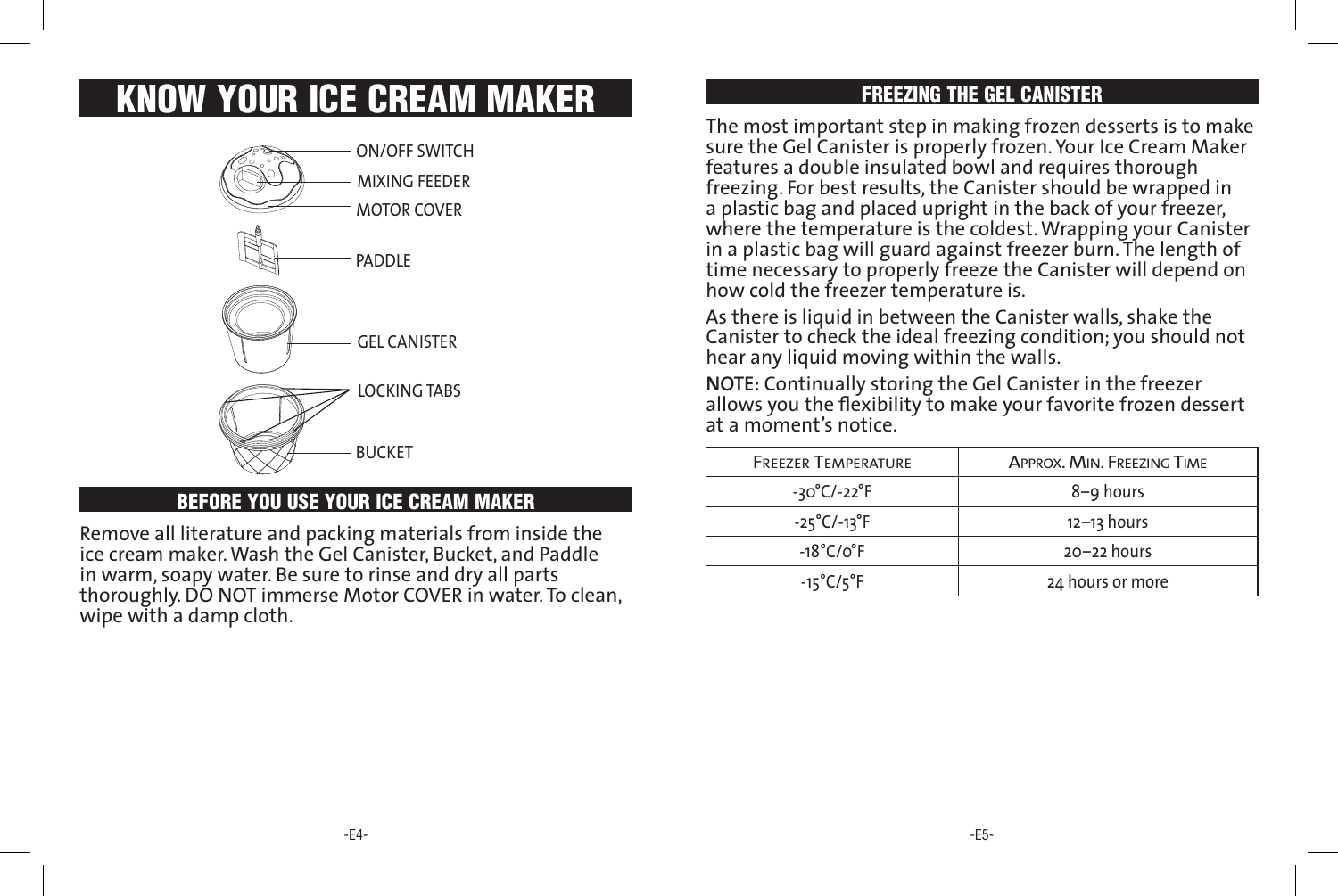### HOW TO USE YOUR ICE CREAM MAKER

This ice cream maker can make up to 1 or 1.5 quart of ice cream (selected models only). Due to an increase in volume during preparation, the maximum amount must not exceed 0.5 quarts of liquid. If using your own recipes, adapt the volume of mixture to these amounts.

- 1. Make sure unit switch is in OFF position.
- 2. Remove Gel Canister from freezer.
- 3. Insert Paddle into Canister.
- 4. Place Motor Cover on top of Canister and put into the Bucket so that all the locking tabs are aligned and the extender fits into the Paddle. Once you have made certain everything is properly together, rotate the Motor Cover clockwise slightly until the 4 tabs "snap" into place. Insert the plug into outlet, then turn the unit ON immediately. This will prevent the Paddle from freezing onto the Canister.
- 5. Pour the prepared ice cream mixture through the Mixing Feeder located on the Motor Cover.

 Note: It is extremely important that the Canister be used immediately after it is removed from the freezer, as it begins to thaw once removed. First, make sure that the ice cream mixture is ready, then remove the Canister from freezer.

- 6. Leave the machine on for approximately 20–40 minutes, or until the mixture reaches the desired consistency. Do not turn the appliance off during use, as the mixture may freeze and prevent the movement of the Paddle. After 40 minutes turn unit OFF.
- 7. To add ingredients after the freezing process has begun, gently add them through the Mixing Feeder.
- 8. To avoid overheating the Motor, the direction of the rotation will change if the mixture becomes too thick. If the direction of rotation continues to change, the mixture is completely prepared, turn off unit immediately.
- -E6- -E7- 9. Remove Paddle from ice cream. Only use rubber, plastic, or wooden utensils to serve from the Canister bowl. Metal spoons may damage the bowl.

### HOW TO USE YOUR ICE CREAM MAKER (CONT.)

10. To further harden the ice cream, you may put the Canister with the ice cream contents into the freezer for a short period of time (no more than 30 minutes). Long term freezing, however, should be done in an airtight container.

### AUTO SAFETY SHUT OFF

This Ice Cream Maker is supplied with an auto safety shutoff. Should the motor become overheated it will turn off. In order to restart the Ice Cream Maker the following steps must be followed:

- Unplug the Ice Cream Maker.
- 2. Wait at least 20 minutes for the motor to cool.
- 3. Plug in and operate normally.

### HOW TO CLEAN YOUR ICE CREAM MAKER

Make sure the unit is turned off and unplugged. The gel canister should be cleaned in warm water and mild detergent, then dried thoroughly. Never clean with scouring powders or hard implements. Never replace Canister in Freezer if it is still wet. Do not use sharp utensils, scouring pads or abrasive detergents when cleaning Gel Canister.

The Motor Cover can be cleaned by using a damp cloth. Never immerse Motor Cover in water.

Do not place canister in dishwasher!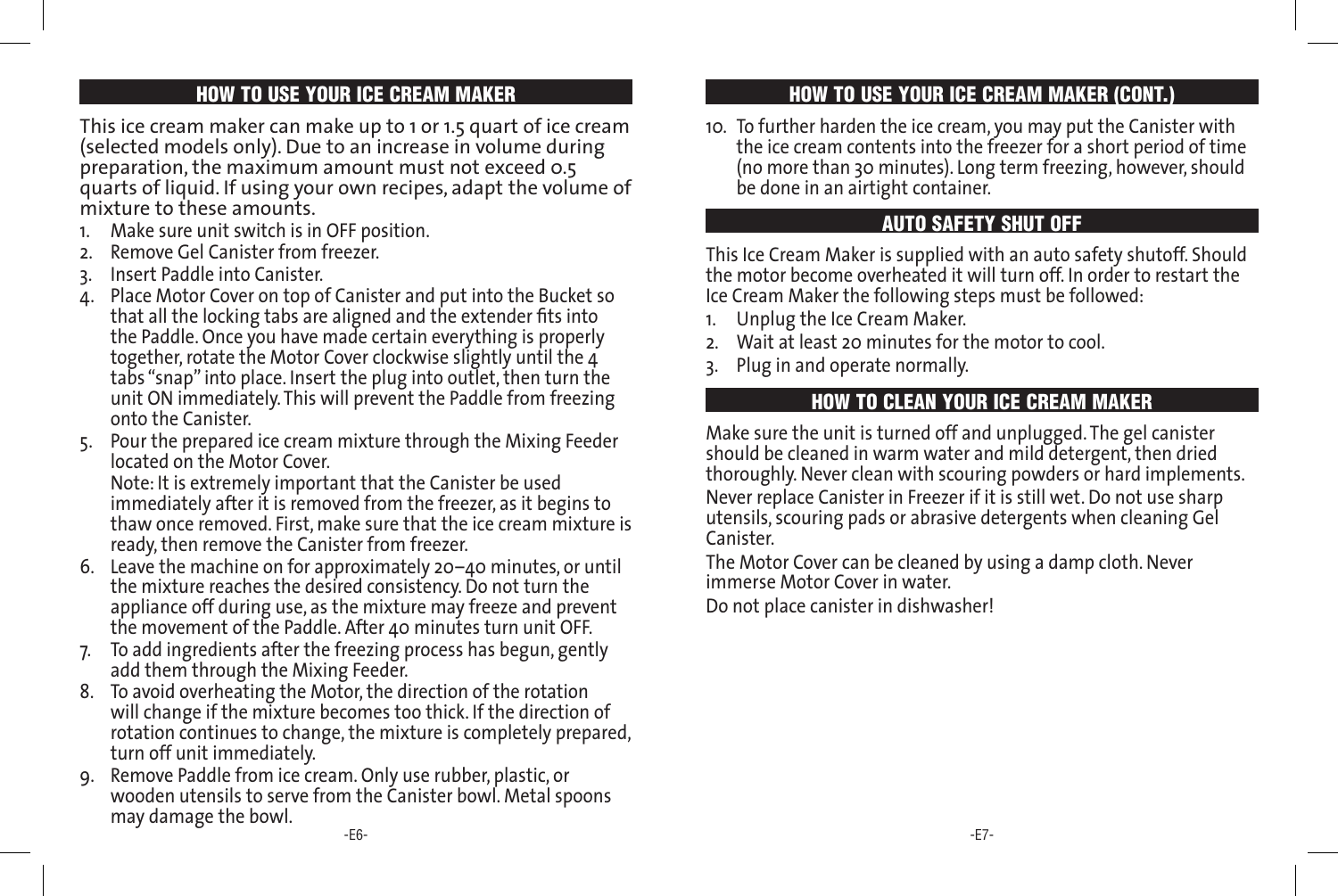## HELPFUL HINTS HELPFUL HINTS

- Some recipes require the mixture to be pre-cooked. Make the recipe at least one day ahead. This will allow the mixture to cool completely and adds volume.
- Uncooked recipes will yield best results when an electric mixer is used to cream the eggs and sugar. This helps increase volume in the ice cream mixture. Eggs must be cooked properly. See our eggbased recipes for instructions.
- Most ice cream recipes are a combination of cream, milk, eggs and sugar. You can use any type of cream you like, but the type of cream you use will affect the flavor and texture. The higher percentage of fat, the richer the ice cream and the softer the texture. For example, heavy cream has at least 36% fat, followed by: whipping cream (30%), coffee or light cream (18%) and half & half (10%). Any combination can be used, but make sure the liquid measurement remains the same. For example, lighter ice creams can be made by using more milk than cream, or by eliminating cream altogether. Skim milk may be used, but there will be a noticeable difference in texture and taste.
- The ice cream mixture will stay fresh in the refrigerator for several days. Be sure to shake well before adding to the Canister.
- When pouring mixture into the Canister, be sure to stop at least 1" (2.5 cm) from the top, as mixture will increase in volume during the freezing process.
- Alcohol inhibits the freezing process. To add alcohol to a recipe, add when the mixture is semi-stiff.
- The flavor of a sorbet will depend greatly on the ripeness and sweetness of the fruit and/or juice. If fruit is too tart, add sugar; if the fruit is very ripe, decrease or omit the sugar. Freezing subdues sweetness, so the recipe will not be quite as sweet when frozen.

• Artificial sweeteners can be used as a substitute for sugar.

 **NOTE:** Heat affects the sweetness of artificial sweetener. Only add artificial sweeteners to mixture that are cold or have been completely cooled. When a recipe calls for heating liquid to dilute sugar, omit the heating process and simply stir in the sweetener until it is well dissolved.

1 packet of sweetener = 2 teaspoons (10ml) sugar

6 packets = 1/4 cup (60ml)  $8$  packets =  $1/3$  cup ( $75$ ml) 12 packets = 1/2 (125ml)

- The ice cream mixture should be liquid when preparation starts. Do not use stiff mixtures (i.e. whipped cream, frozen liquids).
- When adapting your own recipes to the maximum amount of 1 or 1.5 quart (selected models only), you should change all ingredients to the same percentage.
- Do not operate the appliance longer than required. If after 40 minutes, the mixture is not yet solid, or has thawed again, do not continue.

Possible reasons for mixture not freezing:

- the Gel Canister was not cold enough
- the mixture was too warm
- the proportion of ingredients was incorrect
- Do not store prepared ice cream in the Gel Canister for more than a few days.

### WASTE DISPOSAL

The liquid in the Gel Canister contains no toxic materials. Dispose as normal household waste.

**Questions? Please contact us at www.rivalproducts.com or at 1.800.557.4825.**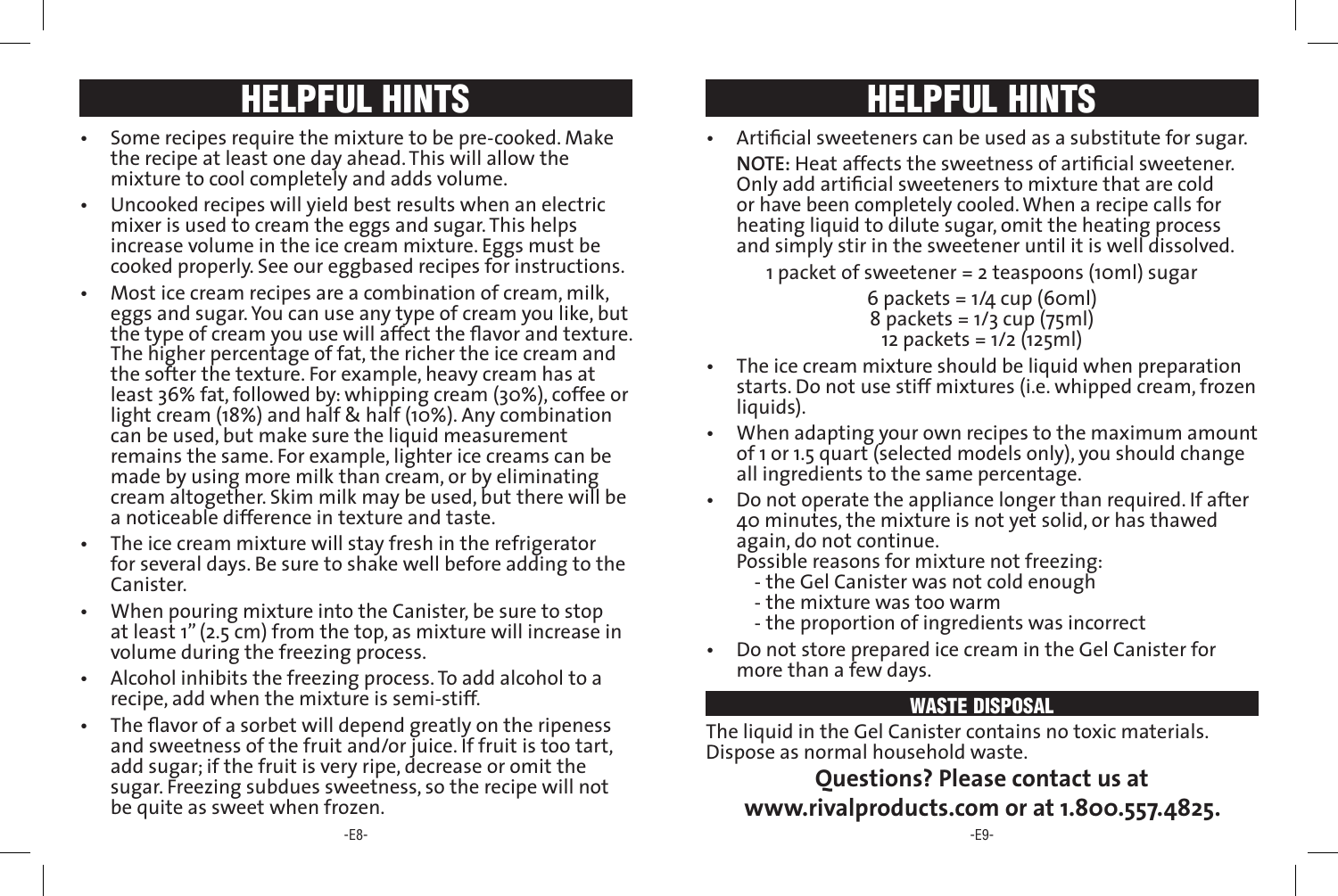## RECIPES RECIPES

### **DELICIOUS HOMEMADE ICE CREAM**

For great tasting homemade ice cream use with our Rival™ Ice Cream Mixes to create your favorite recipes. It's fast, easy and tastes great! For more information please visit www.rivalproducts.com.



### **HINT FOR LOWER-FAT RECIPES**

For lower fat content, substitute 1% milk for whole milk, whole milk for half and half; and evaporated skim milk for whipping cream. Higher fat dairy products – such as whipping cream – create a smooth, rich and creamy dessert. Lower fat dairy products create a lighter dessert with a slightly different texture.

### **IMPORTANT:**

\* The following recipes (pages E11-14) have been created using dairy products produced in the United States.

## **EASY VANILLA ICE CREAM**

1 cup whole milk  $\frac{1}{2}$  cup sugar 3 Dash salt % cup half and half  $\frac{1}{3}$  cup whipping cream 1/2 teaspoon vanilla extract

### **1 Quart: 1.5 Quart:**

⁄2 cups whole milk <sup>3∕4</sup> cup sugar<br>Dash salt 1 cup half and half  $\frac{1}{2}$  cup whipping cream ⁄2 teaspoon vanilla extract 1 teaspoon vanilla extract

Combine milk, sugar and salt. Stir with a wire whisk until sugar is dissolved. Stir in half and half, whipping cream and vanilla.

Pour into canister and freeze as directed on pages E4–7.

| OLD FASHIONED VANILLA ICE CREAM  |                                   |  |
|----------------------------------|-----------------------------------|--|
| 1 Quart:                         | <b>1.5 Quart:</b>                 |  |
| 1/2 cup sugar                    | 3⁄4 cup sugar                     |  |
| Dash salt                        | 1/ <sub>8</sub> teaspoon salt     |  |
| 1 cup whole milk                 | 1% cups whole milk                |  |
| 1 egg, beaten                    | 2 eggs, beaten                    |  |
| 1 cup whipping cream             | 1 1/2 cups whipping cream         |  |
| 2 teaspoons pure vanilla extract | 1 tablespoon pure vanilla extract |  |

Combine sugar, salt and milk in saucepan. Cook over medium heat, stirring occasionally until mixture almost boils. Reduce heat to low.

Gradually stir about ½ cup of hot milk into the beaten eggs. Add eggs to remaining hot mixture. Cook over low heat, stirring constantly until slightly thickened, about  $2-3$ minutes. Remove from heat and refrigerate at least 2 hours.

Combine whipping cream, vanilla and chilled mixture, stirring with a wire whisk to combine.

Pour into canister and freeze as directed on pages E4–7.

Variations: Add a variety of ingredients to the ice cream during the last 5 minutes of freezing. Use 1/2 cup of any of the following: chocolate chips, crumbled chocolate sandwich cookies, M&M's, crushed peppermint candies, chocolate covered peanuts, etc. Fruit: Add 1 cup of pureed fruit such as strawberries, bananas, peaches, blueberries, etc.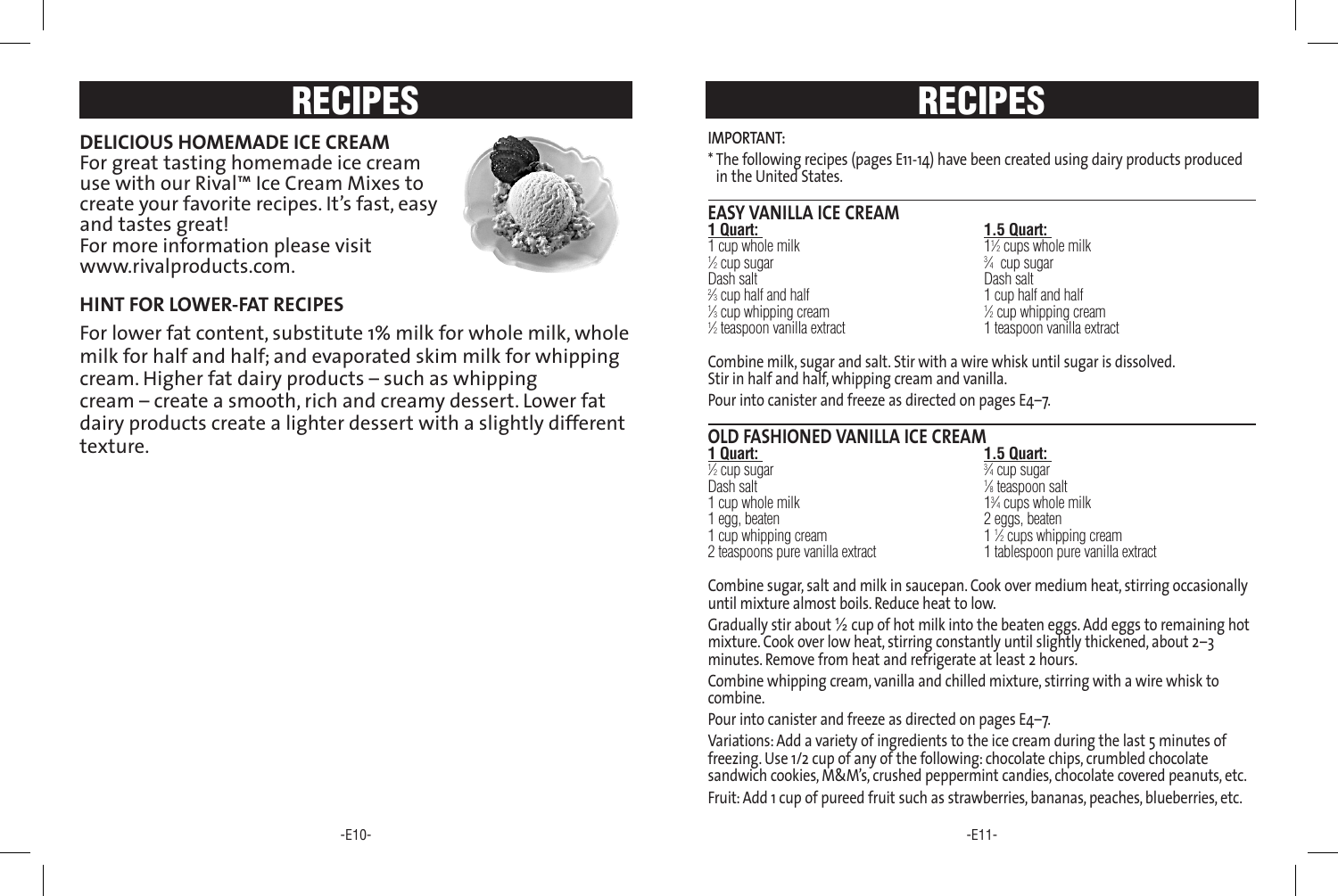## RECIPES

### **PRALINE ALMOND FUDGE ICE CREAM**

| . vuut                           |                |
|----------------------------------|----------------|
| 1/2 cup light brown sugar        | $\frac{1}{3}$  |
| dash salt                        | γ              |
| 1½ cups whole milk               | 2              |
| 1 egg, beaten                    | $\overline{2}$ |
| % cup whipping cream             | 1              |
| 2 teaspoons pure vanilla extract | 1              |
| 1/2 cup slivered almonds         | $\frac{3}{2}$  |
| 1 tablespoon butter              | 2              |
| % cup chocolate fudge topping    | y              |
|                                  |                |

**1 Quart: 1.5 Quart:** ⁄4 cup light brown sugar teaspoon salt ⁄2 cups whole milk 2¼ cups whole milk eggs, beaten cup whipping cream tablespoon pure vanilla extract ⁄4 cup slivered almonds tablespoons butter ⁄2 cup chocolate fudge topping

Combine brown sugar, salt and milk in a saucepan. Cook over medium heat until mixture starts to bubble around the edges. Gradually stir about 1 cup of hot milk into the beaten eggs. Add to remaining hot milk, stirring constantly. Continue cooking 1 minute. Remove from heat. Refrigerate 2 hours.

Combine whipping cream and vanilla in large bowl; add chilled mixture, stirring with a wire whisk to combine.

Sauté almonds in butter over low heat about 5 minutes. Stir into ice cream mixture. Pour into canister and freeze as directed on pages E4–7. During last 5 minutes of freezing pour chocolate fudge topping through opening in top of lid to combine into the ice cream.

## **STRAWBERRY SORBET**

22 ⁄3 cups fresh or frozen (thawed) strawberries, 4 cups fresh or frozen (thawed) strawberries, pureed pureed pureed pureed pureed and the pureed pureed and the pureed pureed and  $\frac{1}{6}$  cup subsets and  $\frac{1}{6}$  cup subsets and  $\frac{1}{6}$  cup subsets and  $\frac{1}{6}$  cup subsets and  $\frac{1}{6}$  cup subsets and  $\frac{1}{6}$  $\frac{1}{2}$  cup sugar  $\frac{1}{2}$  cup sugar  $\frac{2}{3}$  cup water <sup>3</sup>/<sub>3</sub> cup water 1 cup water 1 cup water<br>
2 teaspoons lemon juice 1 tablespoor

**1.5 Quart: 4** cups fresh or frozen (thawed) strawberries. 2 teaspoons lemon juice 1 tablespoon lemon juice

Combine sugar and water in a small saucepan. Heat to boiling. Reduce heat and simmer until sugar dissolves. Remove from heat and cool completely (1– 2 hours). Combine with pureed strawberries and lemon juice.

Pour into canister and freeze as directed on pages E4–7.

## RECIPES

## **EASY CHOCOLATE ICE CREAM**

1% cups chocolate milk ¼ cup sweetened, condensed milk <sup>1</sup> 1 ⁄3 cup whipped dessert topping <sup>1</sup>

**1 Quart: 1.5 Quart:** 

⁄3 cups chocolate milk 2 cups chocolate milk ⁄3 cup sweetened, condensed milk ⁄2 cup whipped dessert topping

Combine all ingredients. Pour into canister and freeze as directed on pages E4–7.

## **CHOCOLATE ICE CREAM**

11 ⁄2 cups whole milk 2¼ cups whole milk % cup sugar Dash salt Dash salt 2 ounces semisweet chocolate squares,<br>finely chopped finely chopped<br>
1 eqq, beaten<br>
1 eqq, beaten  $\frac{1}{2}$  cup half and half  $\frac{3}{2}$  $\frac{1}{3}$  cup whipping cream  $\frac{1}{3}$ 1/2 teaspoon vanilla extract

**1.5 Quart:** 21/<sub>4</sub> cups whole milk 1 cup sugar<br>Dash salt 2 eggs, beaten  $\frac{3}{4}$  cup half and half  $\frac{1}{2}$  cup whipping cream ⁄2 teaspoon vanilla extract 1 teaspoon vanilla extract

Combine milk, sugar, salt and chocolate in a saucepan. Cook over medium heat, stirring constantly, until chocolate is melted and mixture almost boils. Gradually stir about 1 cup of the hot mixture into the beaten eggs. Add the eggs to remaining hot mixture. Cook and stir over low heat until slightly thickened (2 minutes). Stir in half and half, whipping cream and vanilla. Cover and refrigerate for 2 hours.

Pour into canister and freeze as directed on pages E4–7.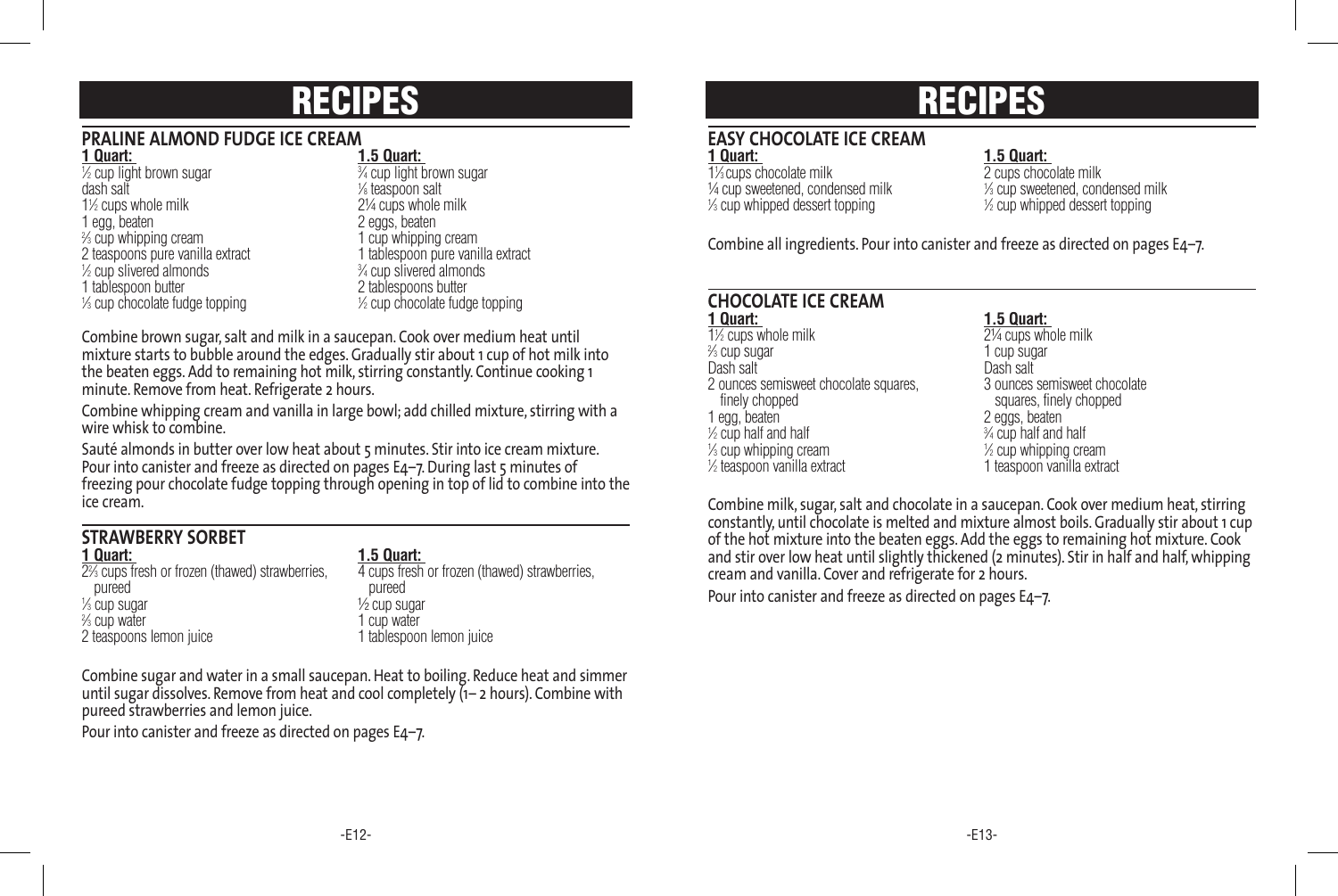## RECIPES

## **CINNAMON WALNUT ICE CREAM**

1 cup whole milk % cup half and half  $\frac{1}{3}$  cup whipping cream  $\frac{1}{3}$  $\frac{1}{2}$  cup sugar  $\frac{3}{2}$ % cup chopped walnuts 3⁄4 teaspoon vanilla extract ¼ teaspoon cinnamon <sup>1</sup> Dash salt

### **1 Quart: 1.5 Quart:**

⁄2 cups whole milk 1 cup half and half ⁄2 cup whipping cream ⁄4 cup sugar ⁄3 cup chopped walnuts 1 cup chopped walnuts ⁄4 teaspoon vanilla extract 1¼ teaspoons vanilla extract ⁄3 teaspoon cinnamon

Thoroughly combine all ingredients. Pour into canister and freeze as directed on pages  $E4-7.$ 

| DOUBLE ALMOND CHOCOLATE ICE CREAM                      |                                                        |  |
|--------------------------------------------------------|--------------------------------------------------------|--|
| 1 Quart:                                               | <b>1.5 Quart:</b>                                      |  |
| 1 cup whole milk                                       | 1½ cups whole milk                                     |  |
| $\frac{1}{2}$ cup sugar                                | 3/4 cup sugar                                          |  |
| Dash salt                                              | Dash salt                                              |  |
| 2 ounces semisweet chocolate square.<br>finely chopped | 2 ounces semisweet chocolate<br>square, finely chopped |  |
| 1 egg, beaten                                          | 2 eggs, beaten                                         |  |
| 1 cup whipping cream                                   | 1 <sup>1</sup> / <sub>2</sub> cups whipping cream      |  |
| 1/2 teaspoon vanilla extract                           | 1 teaspoon vanilla extract                             |  |
| 1/2 teaspoon almond extract                            | 2 teaspoons almond extract                             |  |
| $\frac{1}{2}$ cup chopped almonds                      | 1 cup chopped almonds                                  |  |

Combine milk, sugar, salt and chocolate in saucepan. Cook over medium heat, stirring constantly, until chocolate is melted and mixture almost boils. Gradually stir 1 cup of the hot mixture into the beaten egg. Pour eggs into the remaining hot mixture and continue cooking over low heat until slightly thickened (2–3 minutes). Remove from heat.

Stir in whipping cream, vanilla, almond extract and chopped almonds. Cover and refrigerate 2 hours.

Pour into canister and freeze as directed on pages E4–7.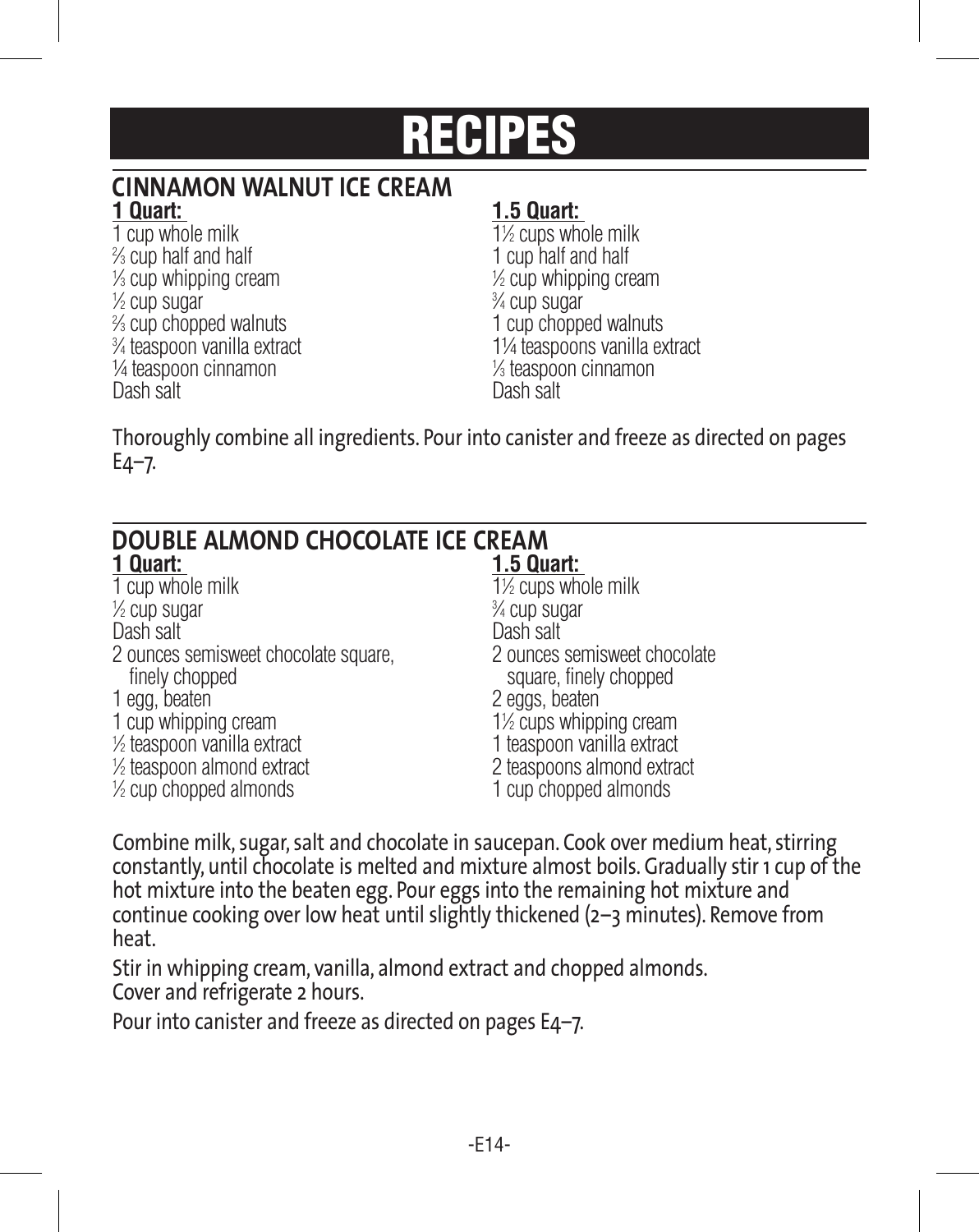### **GARANTÍA LIMITADA DE 1 AÑO**

Sunbeam Products, Inc. operando bajo el nombre de Jarden Consumer Solutions, o en Canadá, Sunbeam Corporation (Canada) Limited operando bajo el nombre de Jarden Consumer Solutions, (en forma conjunta, "JCS"), garantiza que por un período de un año a partir de la fecha de compra, este producto estará libre de defectos de materiales y mano de obra. JCS, a su elección, reparará o reemplazará este producto o cualquier componente del mismo que presente defectos durante el período de garantía. El reemplazo se realizará por un producto o componente nuevo o reparado. Si el producto ya no estuviera disponible, se lo reemplazará por un producto similar de valor igual o superior. Ésta es su garantía exclusiva. No intente reparar o ajustar ninguna función eléctrica o mecánica de este producto. Al hacerlo elimínará ésta garantía.

La garantía es válida para el comprador minorista original a partir de la fecha de compra inicial y la misma no es transferible. Conserve el recibo de compra original. Para solicitar servicio en garantía se requiere presentar un recibo de compra. Los agentes y centros de servicio de JCS o las tiendas minoristas que venden productos de JCS no tienen derecho a alterar, modificar ni cambiar de ningún otro modo los términos y las condiciones de esta garantía.

Esta garantía no cubre el desgaste normal de las piezas ni los daños que se produzcan como resultado de uso negligente o mal uso del producto, uso de voltaje incorrecto o corriente inapropiada, uso contrario a las instrucciones operativas, y desarme, reparación o alteración por parte de un tercero ajeno a JCS o a un Centro de Servicio autorizado por JCS. Asimismo, la garantía no cubre actos fortuitos tales como incendios, inundaciones, huracanes y tornados.

### **¿Cuál es el límite de responsabilidad de JCS?**

JCS no será responsable de daños incidentales o emergentes causados por el incumplimiento de alguna garantía o condición expresa, implícita o legal.

Excepto en la medida en que lo prohíba la ley aplicable, cualquier garantía o condición implícita de comerciabilidad o aptitud para un fin determinado se limita, en cuanto a su duración, al plazo de la garantía antes mencionada.

JCS queda exenta de toda otra garantías, condiciones o manifestaciones, expresa, implícita, legal o de cualquier otra naturaleza.

JCS no será responsable de ningún tipo de daño que resulte de la compra, uso o mal uso del producto, o por la imposibilidad de usar el producto, incluidos los daños incidentales, especiales, emergentes o similares, o la pérdida de ganancias, ni de ningún incumplimiento contractual, sea de una obligación esencial o de otra naturaleza, ni de ningún reclamo iniciado contra el comprador por un tercero.

Algunas provincias, estados o jurisdicciones no permiten la exclusión o limitación de los daños incidentales o emergentes ni las limitaciones a la duración de las garantías implícitas, de modo que es posible que la exclusión o las limitaciones antes mencionadas no se apliquen en su caso.

Esta garantía le otorga derechos legales específicos y es posible que usted tenga otros derechos que varían de un estado, provincia o jurisdicción a otro.

### **Cómo solicitar el servicio en garantía**

### En los Estados Unidos

Si tiene alguna pregunta sobre esta garantía o desea recibir servicio de garantía, llame al 1-800-557-4825 y podrá obtener la dirección del centro de servicio que le resulte más conveniente. En Canadá

Si tiene alguna pregunta sobre esta garantía o desea recibir servicio de garantía, llame al 1-800-557-4825 y podrá obtener la dirección del centro de servicio que le resulte más conveniente. En los Estados Unidos, esta garantía es ofrecida por Sunbeam Products, Inc. operando bajo el nombre de Jarden Consumer Solutions, Boca Ratón, Florida 33431. En Canadá, esta garantía es ofrecida por Sunbeam Corporation (Canada) Limited operando bajo el nombre de Jarden Consumer Solutions, 20 B Hereford Street, Brampton, Ontario L6Y 0M1. Si usted tiene otro problema o reclamo en conexión con este producto, por favor escriba al Departamento de Servicio al Consumidor. **POR FAVOR NO DEVUELVA ESTE PRODUCTO A NINGUNA DE ESTAS DIRECCIONES NI AL LUGAR DE COMPRA.**

© 2011 Sunbeam Products, Inc. operando bajo el nombre de Jarden Consumer Solutions. Todos los derechos reservados. Distribuido por Sunbeam Products, Inc. operando bajo el nombre de Jarden Consumer Solutions, Boca Raton, Florida 33431. Impreso en China

## WULLENTO RIVAL **Fabricador de Helado Eléctrico** de 1-1.5 Cuartos de Galón



## Manual del Propietario LEA Y GUARDE ESTAS INSTRUCCIONES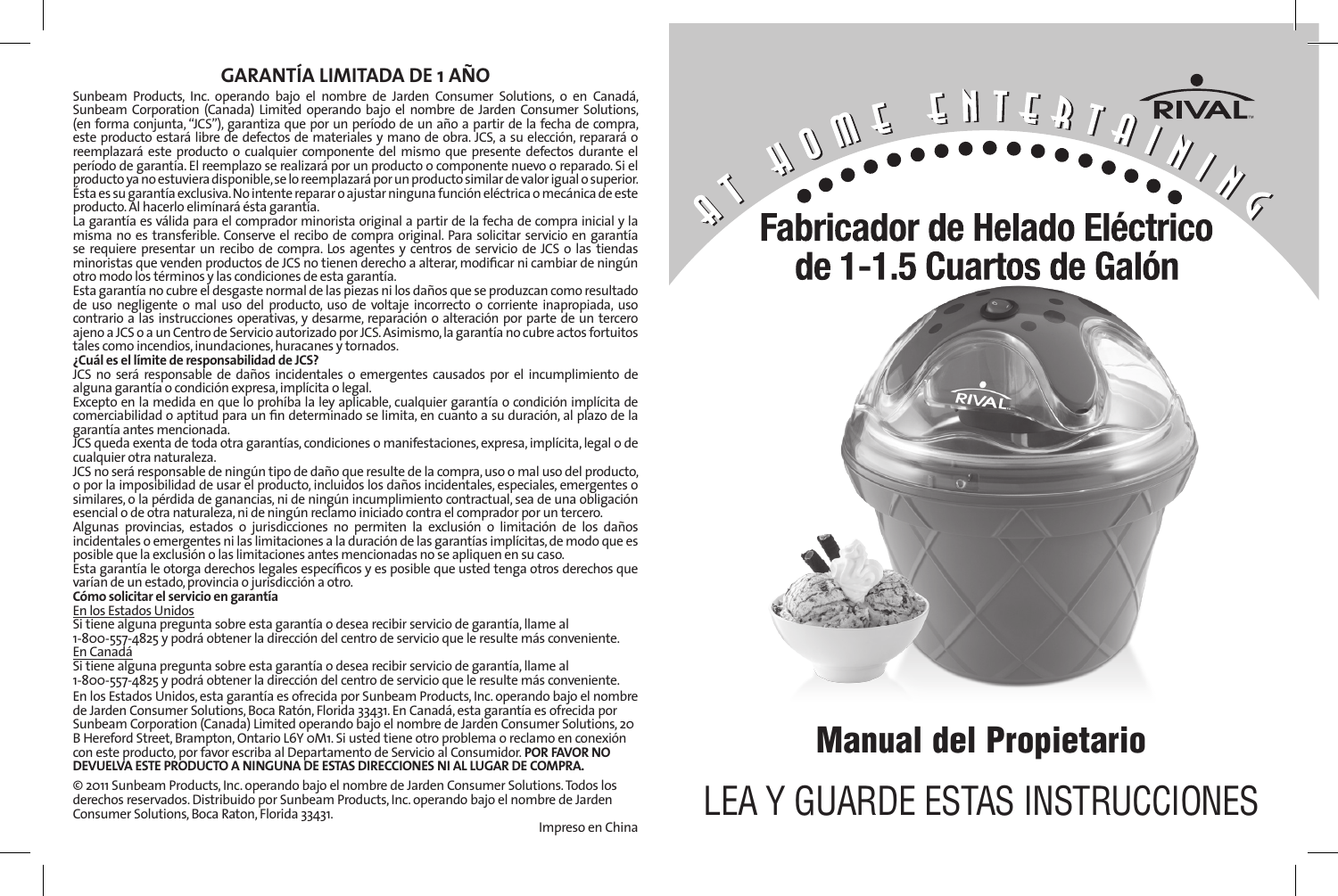## INDICACIONES DE SEGURIDAD IMPORTANTES

### **Cuando use aparatos eléctricos, debe seguir una serie de precauciones básicas de seguridad, entre ellas: LEA TODAS LAS INSTRUCCIONES ANTES DE USARLO**

- 1. Lea todas las instrucciones antes de usarlo.
- 2. Para protegerse de descargas eléctricas o accidentes personales, no sumerja el cable, enchufe o motor en agua u otro cualquier líquido.
- 3. Mantenga una vigilancia estrecha de la unidad cuando se use cerca de niños.
- 4. Desenchufe cuando no esté en uso, o antes de antes de montar o desmontar piezas y antes de limpiarla.
- 5. Evite tocar las partes cuando estén en movimiento. Mantenga las manos, cabello, ropa, así como las espátulas y otros utensilios alejados durante el funcionamiento para reducir riesgos de accidentes personales y/o daños en el artefacto.
- 6. No opere ningún aparato que tenga el cable o el enchufe dañados, cuando funcione mal, se haya caído o recibido cualquier tipo de daño. Devuelva el artefacto (vea garantía) para su examen, reparación o ajuste mecánico o eléctrico.
- 7. El uso de accesorios adicionales no recomendados por el fabricante podrían causar incendios, descargas eléctricas o accidentes personales.
- 8. No lo use en exteriores.
- 9. No deje el cable colgando de la mesa o el mostrador, ni que toque superficies calientes, incluyendo la estufa.
- 10.Para desconectar, retire el enchufe del tomacorriente.
- 11. No utilice su Fabricador de Helado en seco. Siempre tenga mezcla de helado Dentro del envase cuando enchufe la unidad.
- 12. Mantenga las manos y los utensilios fuera del envase de gel mientras esté en uso para reducir para reducir riesgos de

accidentes personales y daños en el artefacto. NO UTILICE OBJETOS O UTENSILIOS AFILADOS DENTRO DEL ENVASE DE GEL! Los objetos afilados rayarán y dañarán el interior del envase de Gel. Una espátula de goma o madera puede usarse, cuando el artefacto está apagado ( posición OFF).

- 13. Asegúrese que el voltaje indicado en la placa coincida con el de su casa.
- 14.Mientras esté funcionando mantenga las manos y el cable alejados de las partes calientes del artefacto.
- 15. No coloque o utilice el artefacto sobre superficies calientes, como estufas, hornillas, o cerca de llamas provenientes de gas.
- 16.No exponga el Envasende Gel a temperaturas por encima de 105°F/41°C. No lave el Envase de Gel en el lavaplatos.
- 17. No coloque ninguna parte de la Unidad en el lavaplatos.
- 18.No utilice cable de extensión.

19.Mantenga una vigilancia estrecha durante el uso de esta unidad.

## GUARDE ESTE INSTRUCTIVO

Este aparato es para **USO DOMESTICO SOLAMENTE**. En el interior no hay piezas a las que el usuario les pueda dar mantenimiento. El motor de la unidad no necesita lubricación. No intente dar mantenimiento ni reparar este producto. No lo sumerja en agua ni en otro líquido. Cualquier servicio que requiera debe ser provisto por un Centro de Servicio Autorizado.



### ENCHUFE POLARIZADO INFORMACIÓN

Este aparato tiene un enchufe polarizado (una pata es más ancha que la otra). Para reducir el riesgo de descarga eléctrica, este enchufe está diseñado para ajustarse sólo de una forma en un

ajusta completamente en el tomacorriente, dé vuelta al enchufe. Si tódavía no se ajusta, contacte a un electricista califi cado. No intente modifi car el enchufe de ninguna manera. Si el enchufe está fl ojo en el tomacorriente de CA, o si el tomacorriente se siente caliente, no utilice ese tomacorriente.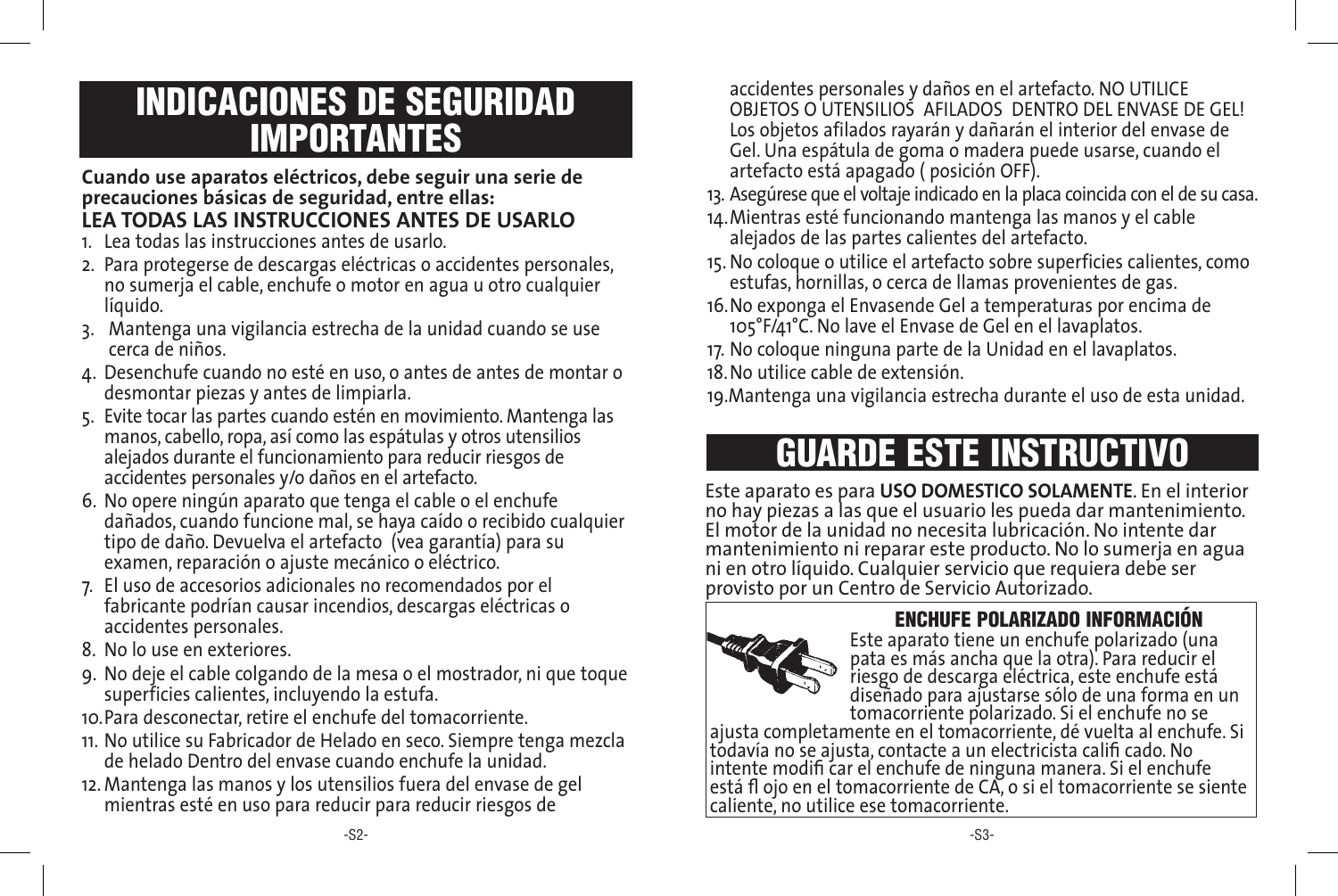## CONOZCA SU GRANIZADORA DE HIELO PARA RASPADOS



ANTES DE USAR SU FABRICADOR DE HELADO

Retire toda la literatura y material de empaque del interior de su fabricador de helado. Lave el Envase de Gel, el Cubo Enfriador y la Paleta en agua tibia con jabón. Asegúrese de enjuagar y secar todas las partes. NO sumerja la TAPA MOTOR en agua. Para limpiar, use un paño húmedo.

### CONGELACIÓN DEL ENVASE DE GEL

El paso más importante para hacer postres de helados es asegurarse que el Envase de Gel esté apropiadamente congelado. Su Fabricador de helado tiene una característica de tener un recipiente con doble aislamiento y requiere una congelación completa. Para mejores resultados, el Envase debería estar envuelto en una bolsa de plástico y colocado en posición vertical en su congelador, donde esté la temperatura más fría. Envolviendo su Envase en una bolsa de plástico evitará que se queme por el frío. El tiempo necesario para la congelación dependerá de cuan frío es la temperatura de su congelador.

En caso que haya líquido entre las paredes del Envase, agite el envase para revisar la condición ideal de congelación. No debería oír ningún líquido moviéndose dentro de las paredes.

**NOTA: Si guarda siempre el Envase de Gel en el congelador le permitiría la flexibilidad de hacer su postre favorito de helado en cualquier momento.**

| Temperatura del Congelador       | MIN. APROX. DE TIEMPO |
|----------------------------------|-----------------------|
| -30°C/-22°F                      | 8-9 horas             |
| $-25^{\circ}$ C/-13 $^{\circ}$ F | $12 - 13$ horas       |
| $-18^{\circ}$ C/o $^{\circ}$ F   | $20 - 22$ horas       |
| $-15^{\circ}$ C/ $5^{\circ}$ F   | 24 horas o más        |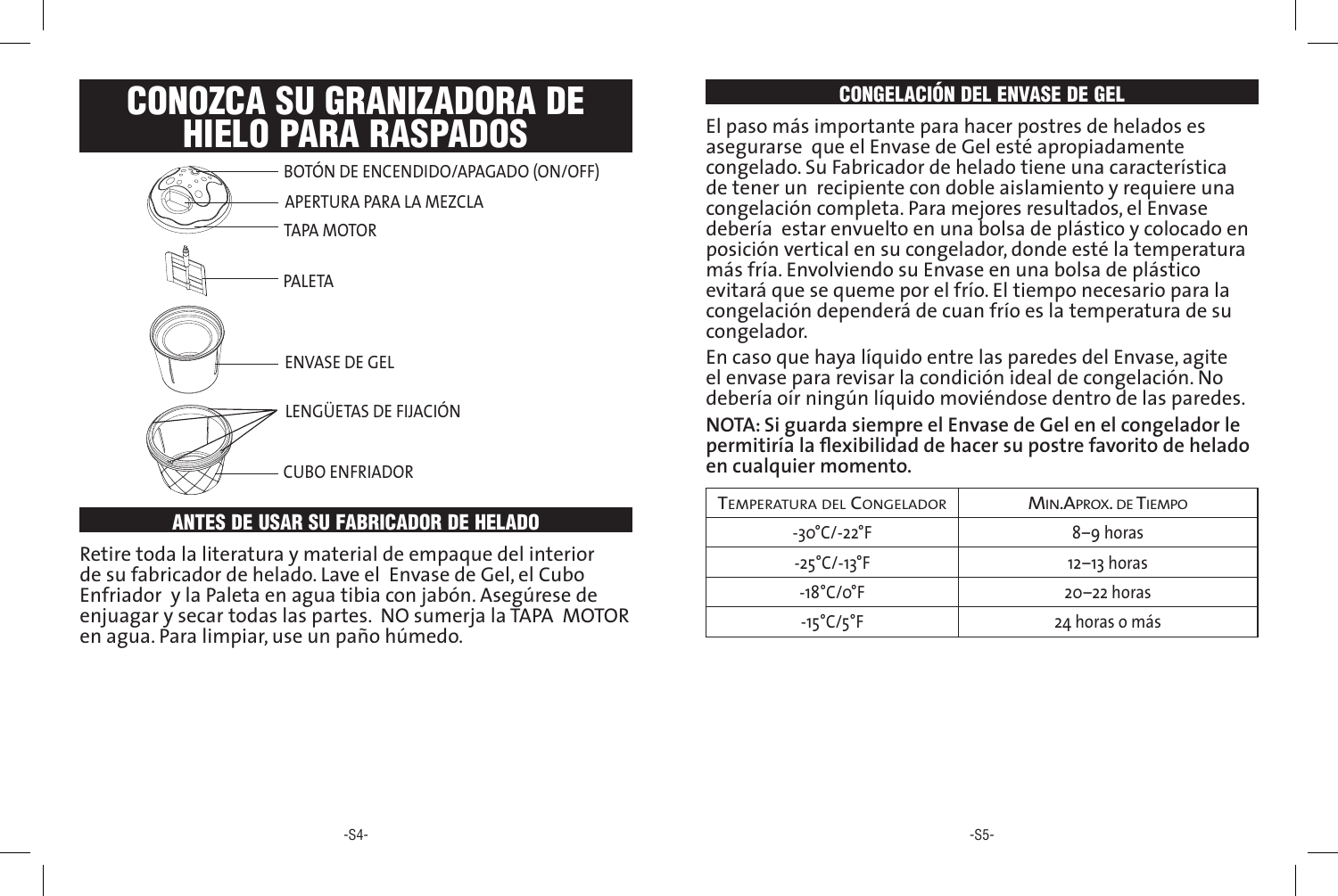### COMO USAR SU FABRICADOR DE HELADO

El fabricador de Helado puede hacer de 1 a 1.5 cuartos de galón de helado (en los modelos seleccionados únicamente) . Debido al aumento del volumen durante la preparación, la cantidad máxima de líquido no debe exceder de 0.5 cuartos de galón. Si utiliza sus propias recetas, adapte las cantidades de mezcla a este volumen.

- 1. Asegúrese que la Unidad esté apagada (posición OFF).
- 2. Retire el Envase de Gel del congelador.
- 3. Inserte la Paleta al Envase.
- 4. Coloque la Tapa Motor sobre el Envase y póngala dentro del Cubo Enfriador de tal forma que las lengüetas de fijación estén alineadas y el extensor entre dentro de la Paleta. Una vez que se asegure que todo está calzado, gire la Tapa Motor en sentido de las agujas del reloj hasta que las 4 pestañas encajan en su lugar. Enchufe el cable eléctrico en el tomacorriente, prenda la unidad inmediatamente. Esto evitará que la Paleta se congele.
- 5. Vierta la mezcla para helado ya preparada a través de la Apertura para la Mezcla localizada en la Tapa Motor. **NOTA:** Es extremadamente importante que el Envase se utilice inmediatamente después de retirarlo del congelador, ya que empieza a derretirse una vez retirado. Primero, asegúrese que la mezcla para helado esté l ista y entonces retire el Envase del congelador.
- 6. Deje la unidad prendida durante 20-40 minutos, o hasta que la mezcla adquiera la consistencia deseada. No apague el artefacto durante su funcionamiento, ya que la mezcla se congelaría y la Paleta se detendría. Después de 40 minutos apague la unidad (OFF).
- 7. Para agregar ingredientes después de que el proceso ha comenzado, añádaselo suavemente a través de la Apertura para Mezcla.
- 8. Para evitar el recalentamiento del Motor, la dirección de la rotación variará si la mezcla es muy gruesa. .Si la dirección de la rotación continúa cambiando, la mezcla está completamente lista, apague la unidad inmediatamente.

### COMO USAR SU FABRICADOR DE HELADO (CONT.)

- 9. Retire la Paleta del helado. Solamente utilice utensilios de goma, plástico o madera para servir del Envase. Las cucharas de metal dañarían el recipiente.
- 10. Para endurecer más adelante el helado, ponga el Envase con su contenido de helado dentro del congelador por un tiempo breve (no más de 30 minutos ). Tiempos más largos de congelación deben hacerse en un envase hermético.

### SEGURIDAD DE APAGADO AUTOMÅTICO

Este fabricador de helado está equipado con un sistema de seguridad de apagado automático. Si el motor se recalienta se apagará. Para reiniciar el congelamiento del helado, hay que seguir los siguientes pasos:

- Desenchufe el congelador de helado.
- 2. Espere por lo menos 20 minutos para que el motor se enfríe.
- 3. Enchufe y proceda a operarlo normalmente.

### COMO LIMPIAR SU FABRICADOR DE HELADO

Asegúrese que la unidad esté apagada y desenchufada. El envase de gel debe limpiarse con agua tibia y jabón suave, luego secarse completamente. Nunca lo limpie con polvos abrasivos u objetos ásperos.

Nunca vuelva poner el Envase en el congelador si aún está mojado. No utilice utensilios afilados, esponjas de metal o detergentes abrasivos cuando limpie el Envase de Gel.

La Tapa Motor puede limpiarse con un paño húmedo. Nunca sumerja la Tapa Motor en agua.

No coloque el envase en el lavaplatos!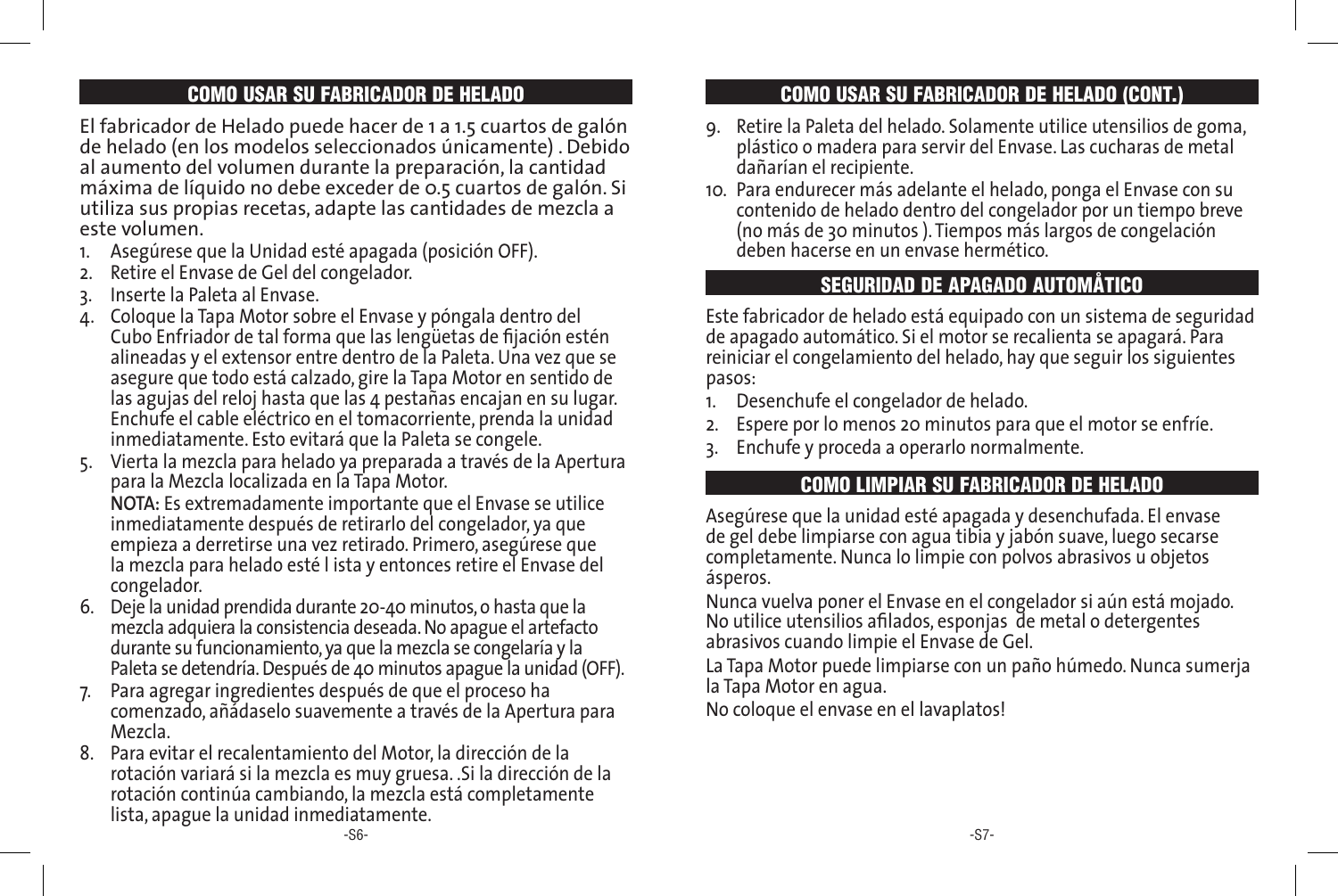## CONSEJOS ÚTILES CONSEJOS ÚTILES

- Algunas recetas requieren la mezcla precocinada. Haga la receta por lo menos un día antes. Esto permitirá que la mezcla se enfríe completamente y le añadirá volumen.
- Recetas sin cocinar tendrán mejores resultados si se utilizan batidoras eléctricas para batir los huevos con el azúcar. Esto ayuda incrementar el volumen en la mezcla de helado. Los huevos deben estar cocinados adecuadamente. Para instrucciones vea nuestras recetas basadas en huevos.
- La mayoría de las recetas de helado son una combinación de crema, leche, huevos y azúcar. Usted puede utilizar cualquier tipo de crema que guste, pero el sabor y la textura variará de acuerdo al tipo de crema que utilice. Mientras mayor porcentaje de grasa tiene, el helado es más rico en grasa y la textura es más suave. Por ejemplo, la crema de leche ("heavy cream" ) tiene al menos 36 % de grasa, seguido por: crema para batir (30%), crema de café o crema ligera (18%) y crema de leche ("half & half") (10%) . Cualquier combinación se puede usar, pero asegúrese que se mantenga la misma medida de líquido. Por ejemplo, helados más ligeros se pueden hacer usando más leche que crema, o eliminando la crema por completo. Leche descremada puede usarse, pero habrá una diferencia notable en textura y sabor.
- La mezcla de helado se mantendrá fresca en el refrigerador por varios días. Asegúrese de agitarlo bien antes de verterlo en el Envase.
- Cuando vierta la mezcla dentro del Envase, asegúrese de detenerse al menos en 1" (2.5 cm) antes del tope, ya que la mezcla va a crecer en volumen durante el proceso de congelación.
- El alcohol impide el proceso de congelación. Para añadir alcohol a una receta, agréguelo cuando la mezcla esté medio tiesa.

- El sabor de un sorbete dependerá principalmente de la madurez y dulzura de la fruta y/o jugo. Si la fruta es demasiado agria, añada azúcar; si la fruta está muy madura, disminuya u omita el azúcar. La congelación disminuye un poco la dulzura, o sea la receta cuando se vuelva helado no estará tan dulce.
- Los edulcorantes artificiales pueden usarse como sustitutos de azúcar.

 **NOTA:** El calor afecta la dulzura del edulcorante artificial. Solamente agregue e artificial a la mezcla que esté fría o se haya enfriado completamente. Cuando en una receta hay que calentar el líquido para disolver el azúcar, omita el proceso de calentamiento y simplemente revuelva el edulcorante hasta que se disuelva bien.

1 paquete de edulcorante= 2 cucharaditas (10 ml) de azúcar 6 paquetes= 1/4de taza (60 ml)

 8 paquetes= 1/3 de taza (75ml) 12 paquetes= 1/2 de taza (125 ml)

- La mezcla de helado debe estará líquida cuando la preparación comienza. No utilice mezclas tiesas (ejemplo crema batida, líquidos congelados).
- Cuando está adaptando sus propias recetas a la cantidad máxima de 1 o 1.5 cuartos de galón (modelos seleccionados únicamente), debe cambiar todos los ingredientes al mismo porcentaje
- No ponga a funcionar el artefacto durante un tiempo más largo que lo requerido. Si después de 40 minutos, la mezcla aún no está sólida, o se haya derretido otra vez, no continúe. Posible razones para que la mezcla no congele:
	- - el Envase de gel no está suficientemente frío.
	- - La mezcla estaba muy caliente
	- - la proporción de ingredientes era incorrecta
- No guarde el helado preparado en el Envase de Gel por más de algunos días.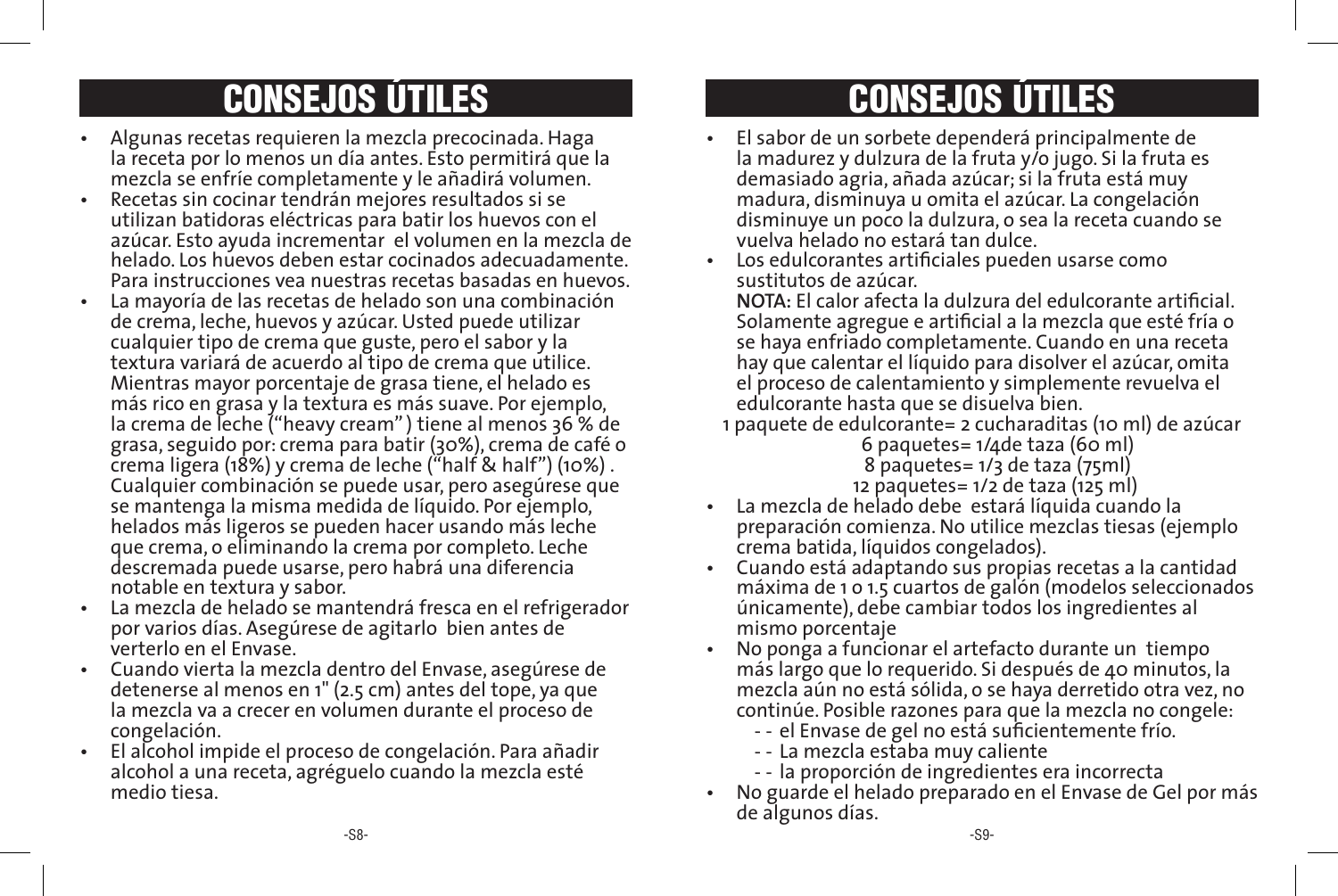### ELIMINACIÓN DE RESIDUOS

El líquido en el Envase de Gel no contiene materiales tóxicos. La eliminación es en la basura normal.

### **Preguntas? Por favor contáctenos en www.rivalproducts.com o al 1.800.557.4825.**

## RECETAS

### **HELADO CASERO DELICIOSO**

Para helados de delicioso sabor casero, use las Mezclas para Helado Rápidas y Fáciles de Rival™ para crear sus recetas favoritas.



Son rápidas, fáciles y saben deliciosas! Para mayor información visite www.rivalproducts.com

### **SUGERENCIA PARA RECETAS BAJAS EN GRASA**

Para reducir el contenido de grasa, sustituya leche de 1% en lugar de leche entera, leche entera en lugar de crema de leche, leche evaporada descremada en lugar de crema para batir. Los productos lácteos altos en grasa-como crema para batircrean un postre suave, rico y cremoso. Los que son bajos en grasa crean postres más ligeros con una mínima diferencia en textura.

## RECETAS

### **IMPORTANTE**

\* La siguientes recetas (páginas S11-14) han sido creadas utilizando productos lácteos producidos en los Estados Unidos.

## **HELADO FÁCIL DE VAINILLA**

1 taza de leche completa ⁄2 taza de azúcar 3 % taza de crema de leche ⁄3 taza de crema para batir 1  $%$  cucharadita de extracto de vainilla

### **1 cuartos de galón: 1.5 cuartos de galón:**

⁄2 tazas de leche completa 1 ⁄4 taza de azúcar  $1$  taza de crema de leche  $1/2$  taza de crema para batir ⁄2 cucharadita de extracto de vainilla 1 cucharadita de extracto de vainilla

Combine la leche, azúcar, y sal. Revuelva con un batidor de alambre hasta que el azúcar se disuelva. Añada revolviendo la crema de leche, crema de batir y vainilla. Vierta dentro del envase y congele como se indica en las páginas S4-7.

### **HELADO DE VAINILLA A LA ANTIGUA**

**1 cuartos de galón: 1.5 cuartos de galón:**  $\frac{1}{2}$  taza de azúcar  $\frac{3}{2}$ Una pizca de sal 1 1 taza de leche<br>1 huevo, batido 1 taza de crema para batir 1 1 2 cucharaditas de extracto de vainilla

⁄4 taza de azúcar ⁄8 de cucharadita de sal ⁄4 tazas de leche 2 huevos, batidos ⁄2 tazas de crema para batir

Gradualmente vierta <sup>1</sup> ⁄2 taza de leche caliente dentro de los huevos batidos. Agregue los huevos a la mezcla caliente que quedaba. Cocine a fuego bajo, revolviendo constantemente hasta que espese, alrededor de 2-3 minutos. Retírelo del calor. Refrigere por lo menos 2 horas. Combine la crema de batir, la vainilla y la mezcla fría, revolviendo con un batidor de alambre para que se mezcle todo.

Viértalo dentro del Envase y congele como se indica en las páginas S4-7.

Variaciones: Agregue una variedad de ingredientes al helado durante los últimos 5 minutos de la congelación. Use <sup>1</sup> ⁄2 de taza de cualquiera de lo siguiente: pedacitos de chocolate, chocolate desmoronado, alfajores, M&M's, caramelos triturados de menta, cacahuetes cubiertos de chocolate, etc.

Fruta: Agregue 1 taza de puré como de fresas, bananas, melocotones, arándanos (blueberries), etc.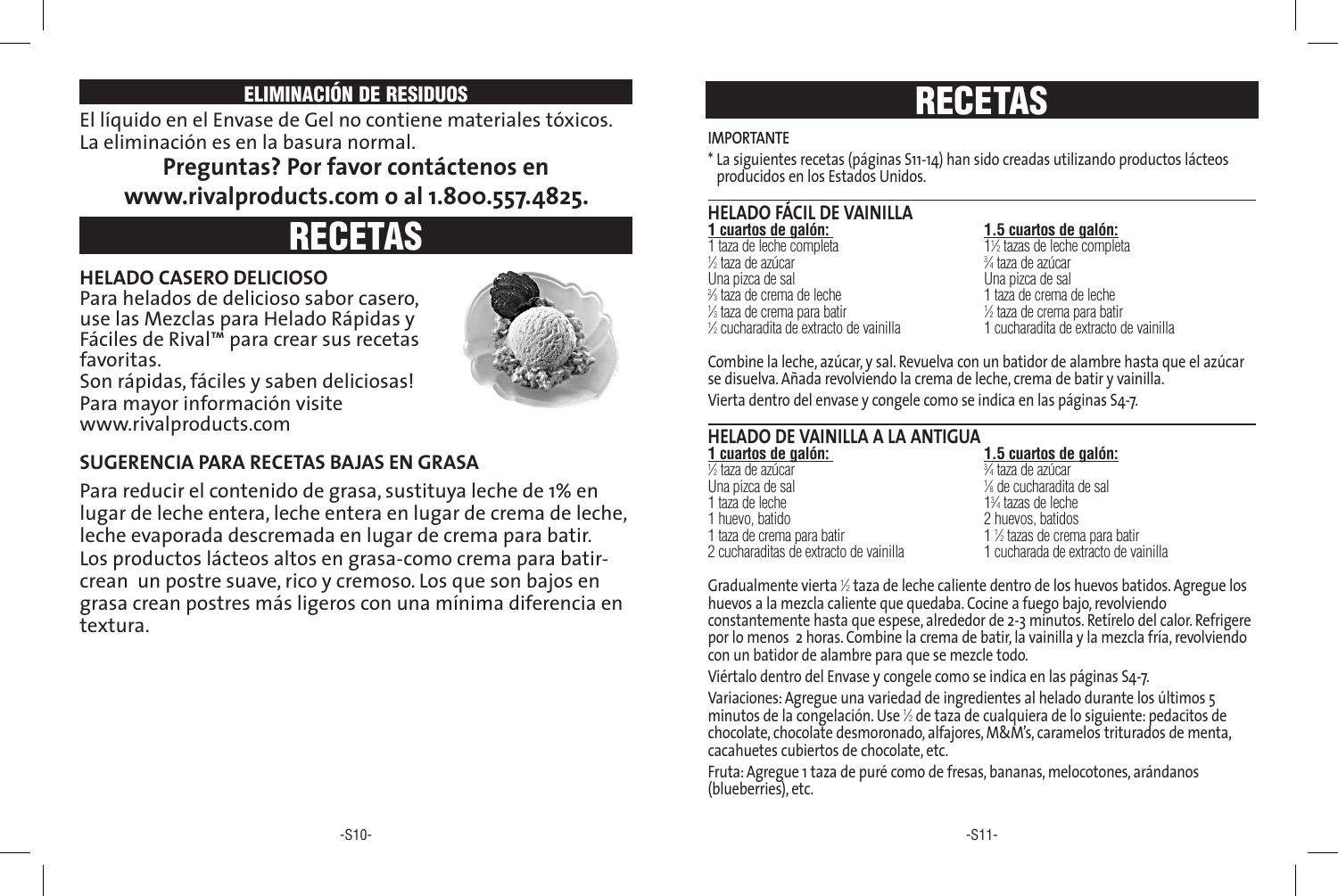## RECETAS

### **HELADO CON FUDGE DE PRALINE DE ALMENDRA**

| 1 cuartos de galón:                                    | 1.5 cuartos de galón:                      |
|--------------------------------------------------------|--------------------------------------------|
| 1/2 de taza de azúcar morena clara                     | 3⁄4 de taza de azúcar morena clara         |
| Pizca de sal                                           | 1% cucharadita de sal                      |
| 1% tazas de leche                                      | 2 tazas de leche                           |
| 1 huevo, batido                                        | 2 huevos, batids                           |
| % taza de crema para batir                             | 1 taza de crema para batir                 |
| 2 cucharaditas de extracto de vainilla                 | 1 cucharada de extracto de vainilla        |
| 1/2 taza de almendras                                  | % taza de almendras                        |
| 1 cucharada de manteguilla                             | 2 cucharadas de mantequilla                |
| 1/ <sub>3</sub> taza de cubierta de fudge de chocolate | 1/2 taza de cubierta de fudge de chocolate |

Combine el azúcar, leche y sal en una olla. Cocine a fuego mediano, hasta que la mezcla empiece a burbujear de los lados. Gradualmente vierta 1 taza de leche caliente dentro de los huevos batidos. Agregue la mezcla de huevo a la leche caliente que quedaba, revolviendo constantemente. Cocine 1 minuto; sáquelo del calor. Refrigere por 2 horas. Combine la crema de batir y la vainilla en un recipiente redondo grande; agregue la mezcla fría, revolviendo con un batidor de alambre. Saltee las almendras en mantequilla sobre fuego bajo durante 5 minutos. Revuélvalo dentro de la mezcla de helado. Viértalo dentro del Envase y congele según las instrucciones en las páginas S4-7. Durante los últimos 5 minutos de congelación vierta la cubierta de fudge de chocolate en la parte superior de la tapa para mezclarlos con el helado.

## **SORBETE DE FRESA**

2% tazas de puré fresas frescas o congeladas (descongeladas ) (descongeladas) 1 ⁄3 taza de azúcar ½ taza de azúcar 2 2 cucharaditas de jugo de limón

### **1 cuartos de galón: 1.5 cuartos de galón:**

4 tazas de puré fresas frescas o congeladas (descongeladas) 1 taza de agua<br>1 cucharada de jugo de limón

Combine el azúcar y el agua en una olla pequeña. Caliente hasta hervir. Reduzca el calor y deje que se disuelva el azúcar. Retire del calor y deje enfriar completamente (1-2 horas). Combine con el puré de fresas y jugo de limón. Vierta dentro del envase y congele como se indica en las páginas S4-7.

## RECETAS

## **HELADO FÁCIL DE CHOCOLATE**

11 ⁄3 tazas de leche chocolatada 2 tazas de leche chocolatada ¼ taza de leche condensada <sup>1</sup> 1 ⁄3 taza de cubierta para postre batida <sup>1</sup>

### **1.5 cuartos de galón:**<br>2 tazas de leche chocolatada

⁄3 taza de leche condensada ⁄2 taza de cubierta para postre batida

Combine todos los ingredientes. Vierta dentro del Envase y congele como se indica en las páginas S4-7.

## **HELADO DE CHOCOLATE**

2 ⁄3 de taza de azúcar 1 taza de azúcar Pizca de sal Pizca de sal 1 1/2 tazas de leche completa<br>1 huevo, batido 1 huevo, batido 2 huevos, batidos picados fino<br>
de taza de crema de leche<br>
<sup>3⁄4</sup> de taza de crema de leche 1 ⁄2 de taza de crema de leche 3 ⁄4 de taza de crema de leche 1  $\frac{1}{2}$  taza de crema para batir  $\frac{1}{2}$  taza de crema para batir  $\frac{1}{2}$  cucharadita de extracto de vainilla

### **1 cuartos de galón: 1.5 cuartos de galón:**

⁄2 tazas de leche completa 2 ¼ tazas de leche completa 2 onzas de cuadritos de chocolate semidulce, 3 onzas de cuadritos de chocolate semidulce, ⁄2 taza de crema para batir 1 ⁄2 cucharaditas de extracto de vainilla 1 cucharadita de extracto de vainilla

Combine el azúcar, leche y sal en una olla. Cocine a fuego mediano hasta que el chocolate se derrita y la mezcla casi empiece a hervir, revolviendo constantemente. Gradualmente añada 1 taza de la mezcla caliente a los huevos batidos. Agregue los huevos a la mezcla caliente que quedaba, revolviendo constantemente. Cocine y revuelva a fuego lento hasta que espese ligeramente (como 2 minutos). Añada revolviendo la crema de leche, la crema para batir y la vainilla. Cubra y refrigere por 2 horas. Vierta dentro del Envase y congele como se indica en las páginas S4-7.